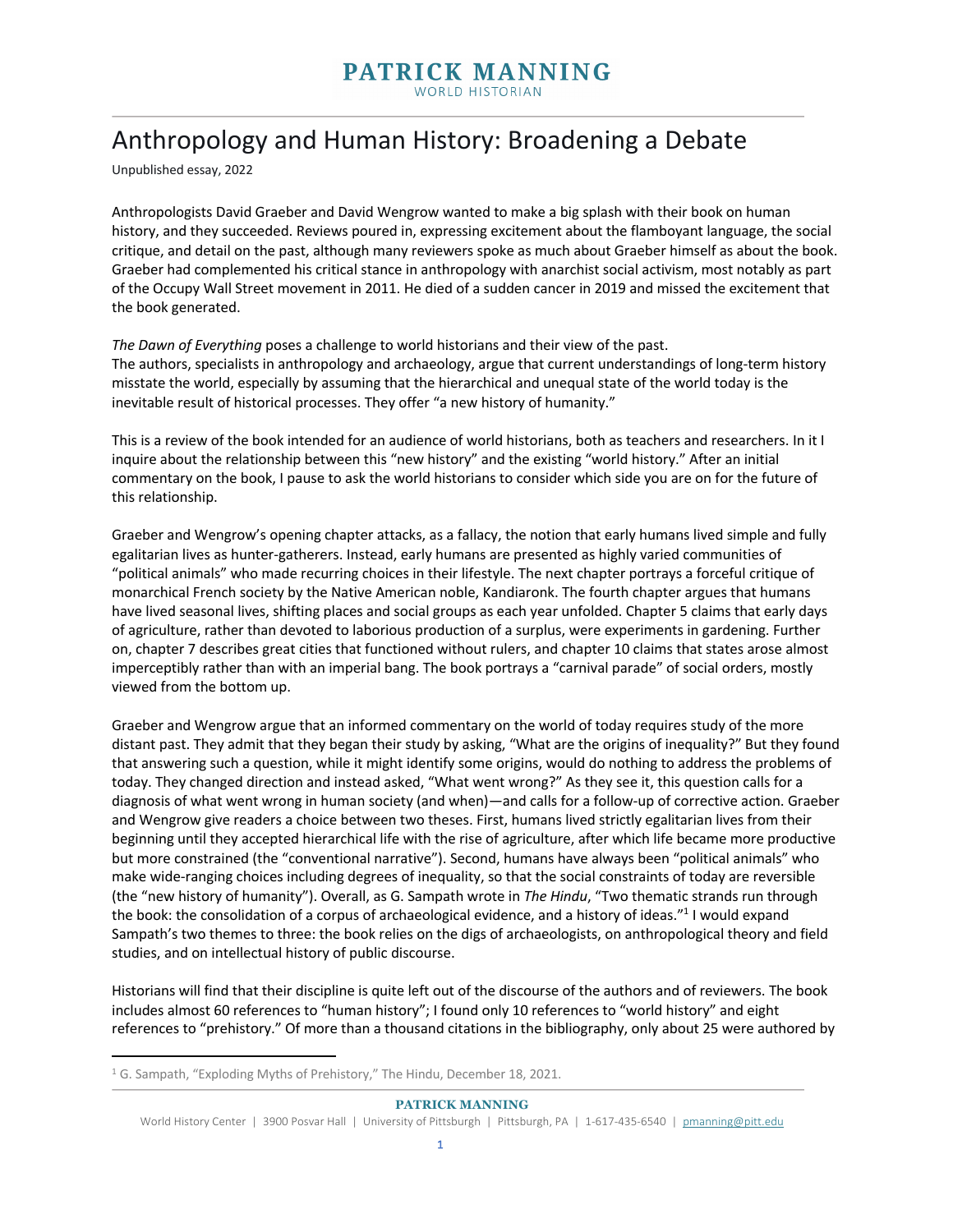historians. Most reviewers of the book focused on the modern intellectual history of public discourse. Of the 19 reviews I read, three authors were anthropologists, two were historians of recent times, along with one philosopher, one psychologist, and 12 journalists or general readers.2 (There were four female reviewers and only one review from outside the U.S. and UK). Only the anthropologists addressed the book's content on early times. But virtually all the reviewers (except in the *Wall Street Journal*) agreed on the question of, "What went wrong?"; the only objection was that the authors could not provide an answer.

Before continuing with my review, I need to pause for a moment. While my instinctive impulse is to encourage world-historian readers to absorb this remarkable book and learn more about the wealth of anthropological knowledge on human society, I realize that I should ask how you situate yourself in relation to the subject matter and arguments of this book.

By "the field of world history," I mean the historical writings contained in as many as a dozen world-historical journals, the monographic studies reviewed in those journals, and the world-history textbooks assigned to students in high school and college in nations around the world. World history also includes explicit and implicit commentary on the world of today. But the field of world history has minimized its contact with anthropology. Even the wide-ranging *Cambridge World History* centers heavily on urban life in states in the last few thousand years.3 Do the materials in *The Dawn of Everything*—ranging far before 5,000 years ago—fall within the boundaries of world history? Do these early studies of small groups of people, documented mostly by archaeology, belong within the scope of world history?

If the answer is "yes," then the historian becomes responsible for substantial reading in archaeology and anthropology, for guiding students through selections of such materials, and for interpretively linking these early times to more recent times and larger scales of past society. In practice, most historians, including most world historians, have laid low, offering no response to this issue. More than 60 years after the rise of world history as a field of study, historians rarely rely on anthropological literature and participate only to a very slight degree in discussion of the world before literacy and empires. Will that continue? Or will the trajectory of world history be redirected?

Anthropology focuses on bottom-up views of the social order. Graduate study in anthropology includes four interdependent fields: archaeology, bioanthropology, social-cultural anthropology, and linguistic anthropology. Graeber and Wengrow—while they do not emphasize bioanthropology or linguistics—*do* emphasize the immense

<sup>&</sup>lt;sup>2</sup> Among the more extensive reviews are Daniel Immerwahr, "Beyond the State," The Nation, October 4-11, 2021; William Deresiewicz, "Human History Gets a Rewrite," The Atlantic, October 18, 2021; David Priestland, "Inequality is not the price of civilization," The Guardian, 23 Oct. 2021; Jennifer Schuessler, "What if Everything You Learned About Human History is Wrong?" New York Times, Oct. 31, 2021; Gideon Lewis-Kraus, "Early Civilizations had it all figured out," The New Yorker, November 8, 2021; Molly Fischer, "David Graeber's Possible Worlds," New York Magazine, Nov. 9, 2021; Robert Henderson, City Journal, November 19, 2021; Chris Knight, "In Fundamental Ways Incoherent and Wrong," and Nancy Lindisfarne and Jonathan Neale, "All Things Being Equal," both in Climate & Capitalism, December 7, 2021; Kwame Anthony Appiah, "Digging for Utopia," New York Review of Books, 16 December 2021;<br><sup>3</sup> The Cambridge World History, published in 2015, has a topical and temporal scope clearly indicated by the titles of its

volumes:

Volume 1: Introducing World History (to 10,000 BCE)

Volume 2: A World with Agriculture, 12,000 BCE-500 CE

Volume 3: Early Cities in Comparative Perspective, 4000 BCE-1200 CE

Volume 4: A World with States, Empires and Networks, 1200 BCE–900 CE

Volume 5: Expanding Webs of Exchange and Conflict, 500 CE–1500 CE

Volume 6: The Construction of a Global World, 1400-1800 CE, Part 1, Foundations

Volume 6: The Construction of a Global World, 1400-1800 C.E., Part 2, Patterns of Change

Volume 7: Production, Destruction and Connection, 1750–Present, Part 1: Structures, Spaces, and Boundary Making Volume 7: Production, Destruction and Connection, 1750–Present, Part 2: Shared Transformations?

World History Center | 3900 Posvar Hall | University of Pittsburgh | Pittsburgh, PA | 1-617-435-6540 | pmanning@pitt.edu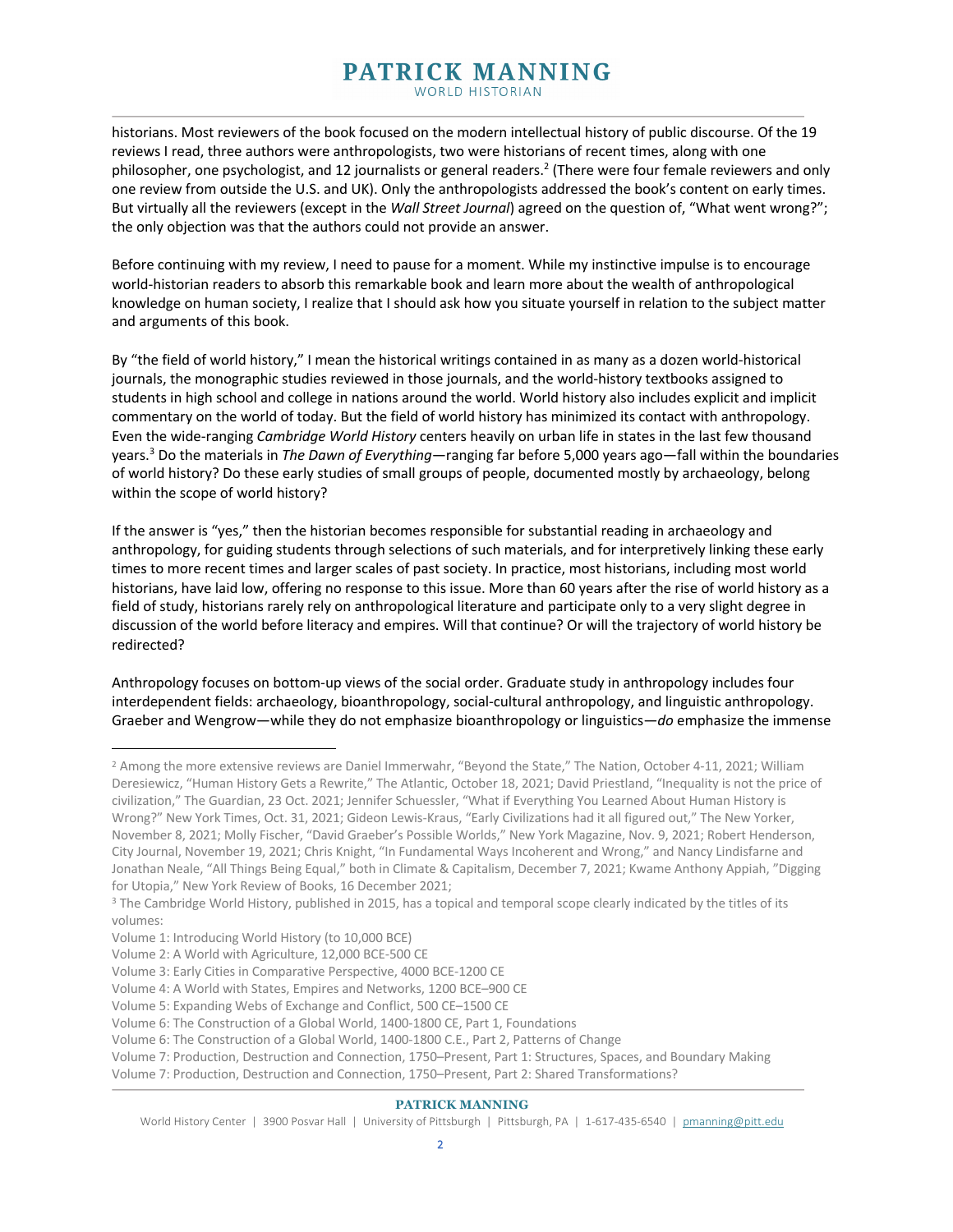# PATRICK MANNING

WORLD HISTORIAN

variety and mutability of human experience, challenging the notion that today's large-scale society means we must all be alike and act alike. So that's point one: *Dawn* effectively claims that early human history must rely on anthropology.<sup>4</sup> The authors' critical approach reminds us, further, that anthropology went through a crisis in the era of decolonization, when it became clear that governments had involved anthropologists in exploiting colonized and indigenous peoples.<sup>5</sup> Point two is that anthropology is also central to the main public debates of our day.<sup>6</sup>

As I see it, there are two levels at which world historians can join in the debate that has been unleashed with the publication of *The Dawn of Everything.* First, from the standpoint of historiography, world historians can enter the contemporary debate over ideas about inequality, freedom, and variety in human experience. Second, from a multidisciplinary and long-term standpoint, world historians can develop expertise in human history in times before and beyond urban and literate social life. In the first case, world historians are well trained in the historical literature broadly and in global interconnections over the last few centuries or even the last few millennia. From this standpoint they can read the book and comment effectively on its strengths, weaknesses, and its association with varying standpoints in the existing historical literature. This is a step world historians can take right away—if they believe it is a priority. Second, world historians could undertake wide but selective reading in the bibliography of *Dawn of Everything* and in other works addressing human history before 5,000 years ago, to develop teaching materials, design research projects, and write analytical or interpretive studies. Such work will go a little more slowly, but it could open up new vistas for historical studies. Even within this expanded historical arena, however, historians will still face the question of whether to present their interpretations as authorized narratives that readers are to ingest—or as problems and debates about the past, in which readers are to explore and develop their own perspectives.

The historiographic approach should be the easiest for world historians to adopt. World historians could scrutinize the two prongs of the intellectual history that Graeber and Wengrow present on the place of Kandiaronk and Rousseau in setting up the modern discourse over inequality. One is the debate between Kandiaronk and Lahontan; the other is the series of debates among anthropological theorists, from Mauss to Geertz. Such theory remains important, and world historians need to become knowledgeable in it. Some reviewers, notably Appiah and Immerwahr, found fault with the intellectual history of Graeber and Wengrow. Thus, Appiah found the claim in *Dawn* that pre-Enlightenment Europeans had no concept of social inequality to be "clearly wide of the mark," and cited counterexamples from the sixth to the sixteenth centuries.

Graeber and Wengrow offer critique of "world historians" in their rejection of assumptions that crucial early changes led teleologically to today's hierarchical society. In practice, they refer to Jared Diamond and Yuval Noah Harari, both of whom have written widely read narratives of human change—and portray both as justifying neoliberal globalization. The reviewer for the *New York Times* argued that, "Most recent big histories are by geographers, economists, psychologists and political scientists, many writing under the guiding framework of

<sup>4</sup> Other anthropological surveys of historical value include: Steven Mithen, After the Ice: A Global Human History, 20,000 to 5000 BC (Harvard University Press, 2006); Kent Flannery and Joyce Marcus. The Creation of Inequality: How Our Prehistoric Ancestors Set the Stage for Monarchy, Slavery, and Empire (Harvard University Press, 2012); Sarah Blaffer Hrdy, Mothers and Others: The Evolutionary Origins of Mutual Understanding (Harvard University Press, 2009); Robin Dunbar, Evolution: What Everyone Needs to Know (Oxford University Press, 2020); Allen W. Johnson and Timothy Earle, The Evolution of Human Societies: From Foraging Group to Agrarian State, 2<sup>nd</sup> ed. (Stanford University Press, 2000).

<sup>&</sup>lt;sup>5</sup> The debate on decolonizing anthropology was painful, but the field emerged with a better balance between functionalist study of how a social system works and a critical approach toward malfunctioning and oppression.

<sup>6</sup> Graeber participated in public debates through his, Debt: The First 5000 Years (New York: Melville House, 2011). The public and theoretical discourse of anthropologists—cited throughout Dawn—does not have a clear equivalent among historians.

World History Center | 3900 Posvar Hall | University of Pittsburgh | Pittsburgh, PA | 1-617-435-6540 | pmanning@pitt.edu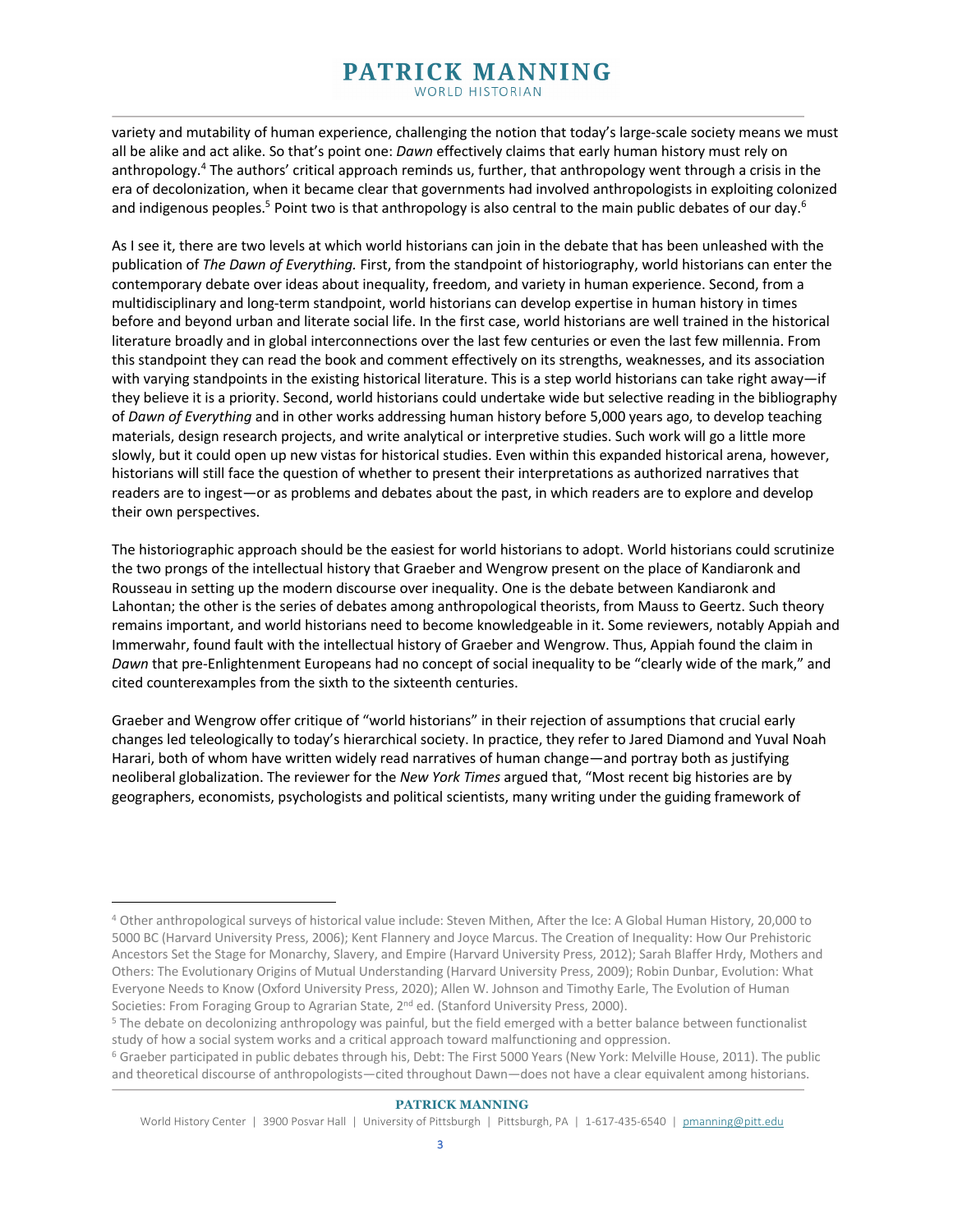biological evolution. Graeber and Wengrow, by contrast, write in the grand tradition of social theory descended from Weber, Durkheim and Levi-Strauss."7 Is there not space for world historians to speak up on these issues?

The specific examples chosen by Graeber and Wengrow may also attract comment. Spatially, they chose to center on Europeans and native North Americans. As such, their analysis included most people of European ancestry but left out the vast majority of peoples of color. Temporally, all but a few pages of their argument are restricted to the past 10,000 years; indeed, much of it is within the past 500 years.<sup>8</sup> Graeber and Wengrow claim that documenting variety in social organization after the rise of agriculture is sufficient to confirm such variety in earlier times. They argue that showing social variety, for Europe and North America, confirms the same story for the rest of the world. But historians might want to see more evidence.

With more reading and reflection, world historians can pursue some of the details of life in the distant past, as discussed by Graeber and Wengrow. One could attempt to decode their mysterious statement about the emergence of *Homo sapiens*: "a single Eve never existed."9 One could scrutinize the shifting meanings they give to private property and their attention to processes of social fission and fusion, as households joined in larger groups for various purposes, but for which they explore only seasonal and no other alternatives.<sup>10</sup> In two cases, they argue effectively that pairs of ethnic groups differentiated through interaction: the contrast of farming populations in the Levant and intensive foragers in adjoining Anatolia; and the distinction between wealth-gathering Kwakiutl and adjoining and modest Yurok.<sup>11</sup> They pursue narratives of ethnic groups right up to the present, showing that they still exist and influence the world. They introduce the theories of the founders of anthropology, showing how their early insights were gradually updated. The book's bibliography of over a thousand entries—now mostly available online—is available for the perusal of those who want to check the facts and the interpretations.

At a basic level, *Dawn* confirms that archaeology and anthropological theory add to knowledge and debate about the historical past. The book is fascinating, argumentative, informative, and raises important questions for debate. World historians, as dependably wide readers of the best current books, should see it as a must-read, and must go further and read more anthropology. Anthropologist reviewers have shown that Graeber and Wengrow gave short shrift to the field of human evolution and that they exaggerated a number of points. I argue that they also gave short shrift, like many others, to the crucial study of human language—and also to social institutions, migration, and the shifting scales of human social structure.<sup>12</sup> Surely, there is no simple key to the complex history of early humanity.

<sup>7</sup> But historians, journalists, and others should use the term "evolution" with care, distinguishing Darwin's focus on change and adaptation, with no long-term objective, from Herbert Spencer's belief that evolution meant teleological progress in biological and social development.

<sup>8</sup> The section on "'social stratification' some 30,000 years ago" (pp. 87–92) gives examples of rich burials at Sunghir in northern Russia and Dolni Vestonice in Moravia (34,000–26,000 years ago), and refers to monumental architecture and other burials, mostly at somewhat earlier times. The authors emphasize the importance of such early evidence on institutional inequality yet describe it as "sporadic" and "staccato." Dawn, 87–92.

<sup>9</sup> This is a concise reference to a very large literature on human evolution before 100,000 years ago. They refer (pp. 80–82) to the work of archaeologist Eleanor Scerri. (See Scerri et al., "Did our species evolve in subdivided populations across Africa, and why does it matter?" Trends in Ecology & Evolution 33 (2018): 582–594.) Also concisely referenced is the evolutionary interpretation of anthropologist Christopher Boehm (pp. 86–87).

<sup>&</sup>lt;sup>10</sup> Many readers have been impressed by the Graeber-Wengren description of seasonal fission and fusion in social structure (pp. 106–111), but anthropologist Chris Knight asks, "Don't Graeber and Wengrow know that most hunter-gatherers follow not just the annual seasons but the monthly cycles of the moon?"

<sup>11</sup> The authors use Gregory Bateson's term "schismogenesis" to define this dynamic. Dawn, 179–182, 224–227. <sup>12</sup> Manning, A History of Humanity: The Evolution of the Human System (Cambridge University Press, 2020), 13–15.